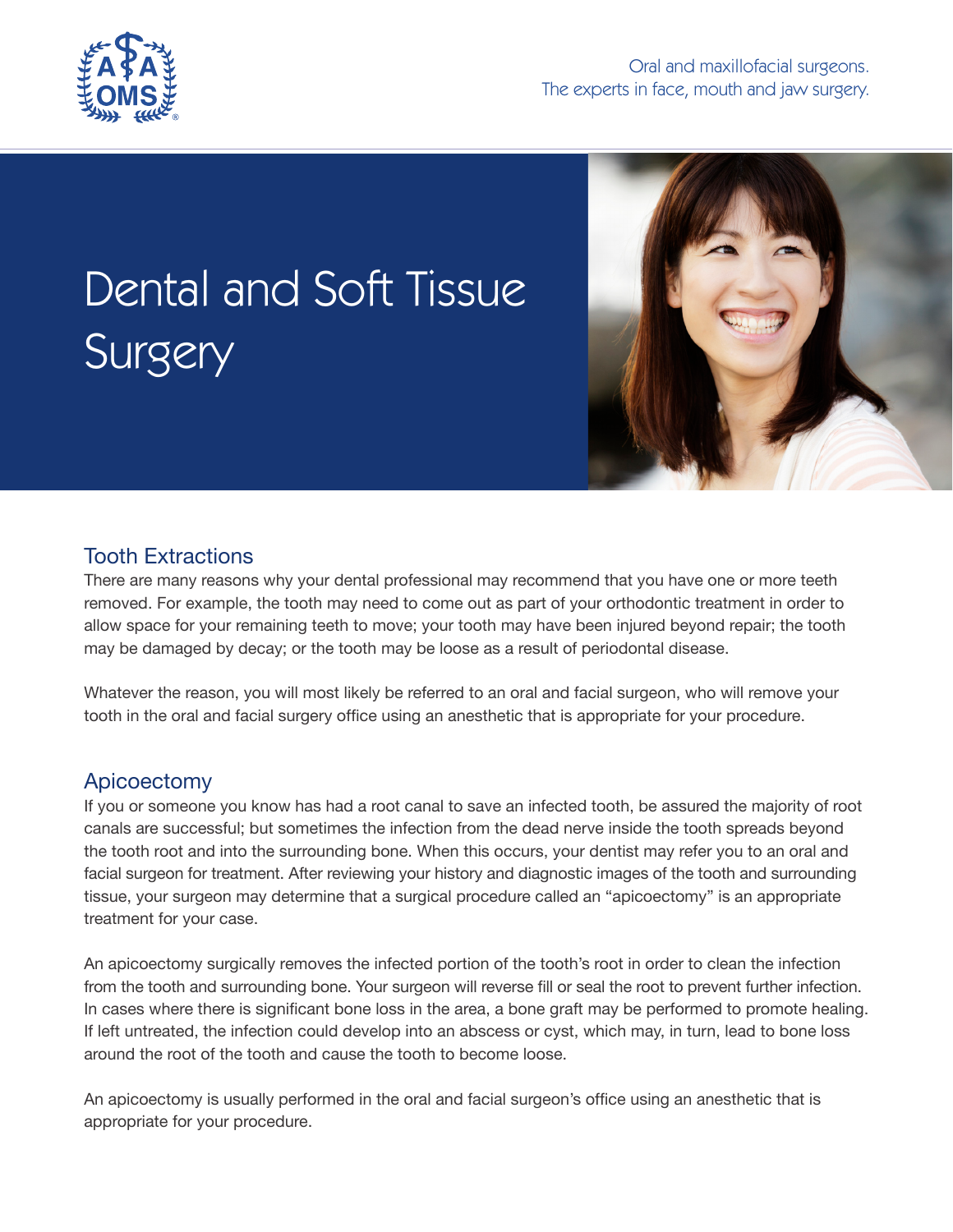## Exposure of Impacted Teeth

We know that third molars, or wisdom teeth, are often impacted, or blocked, from entering the mouth normally. But did you know that other teeth may be impacted as well? For example, it is not uncommon for one or both canine teeth, also known as "eyeteeth," to be impacted. The good news is that your orthodontist, with the help of an oral and facial surgeon, can bring the impacted tooth through the gum and into the correct position – giving you a beautiful, healthy smile.

Before your orthodontist can reposition the impacted tooth, you must be fitted with braces so that enough space may be opened up to allow the tooth to come down into the proper position. When the orthodontist determines the time is right, you will be referred to an oral and facial surgeon, who will surgically expose the impacted tooth and affix a special brace that the orthodontist will attach to your braces to move the tooth into position.

The surgical procedure to expose and bracket an impacted tooth is usually performed in the oral and facial surgeon's office using an anesthetic that is appropriate for your procedure. Once the surgical site has healed, you can return to your orthodontist to have the tooth repositioned into its proper place in your mouth.

#### Frenectomy

The word "frenum" is defined as a small fold of tissue that secures or restricts the motion of a movable organ in the body. Frena may be found in the brain, digestive tract and, most notably, in the mouth. Several frena are located in the mouth: under the tongue, inside the upper lip, inside the lower lip, and connecting the cheeks to the gum.

Frena can affect speech, tooth position and gum health. In addition, they may cause gums to recede and keep teeth apart. In these cases, your dentist, orthodontist or pediatrician may refer you to an oral and facial surgeon, who can determine whether a procedure called a frenectomy is necessary to correct the problem and restore proper function to the tongue and lips.

The frenectomy is usually performed in the oral and facial surgery office using an anesthetic that is appropriate for your procedure. Using a scalpel, electrocautery or a laser, the surgeon cuts the frenum to loosen the connection and extend the range of motion, or removes the frenulum entirely. The surgery can be done in as little as 10 to 15 minutes.

## Dental Hemisection and Root Amputation

If the pulp, or connective tissue in the center of a tooth becomes infected, your dentist may recommend a root canal to remove the bacteria and infected pulp and save the tooth. While the majority of root canals are generally successful and allow the tooth to remain functional for years, sometimes a root canal may fail. One or more roots may become infected, or there may be significant bone loss around the tooth as a result of periodontal disease.

In general, most dentists will recommend removing the affected tooth and replacing it with a dental implant; but there are occasions where it may be prudent to keep the tooth in place and allow the site to heal until an implant may be placed. This option may be a wise choice, particularly if one root of the affected tooth is intact. In this instance, your dentist may refer you to an oral and facial surgeon for a hemisection or root amputation.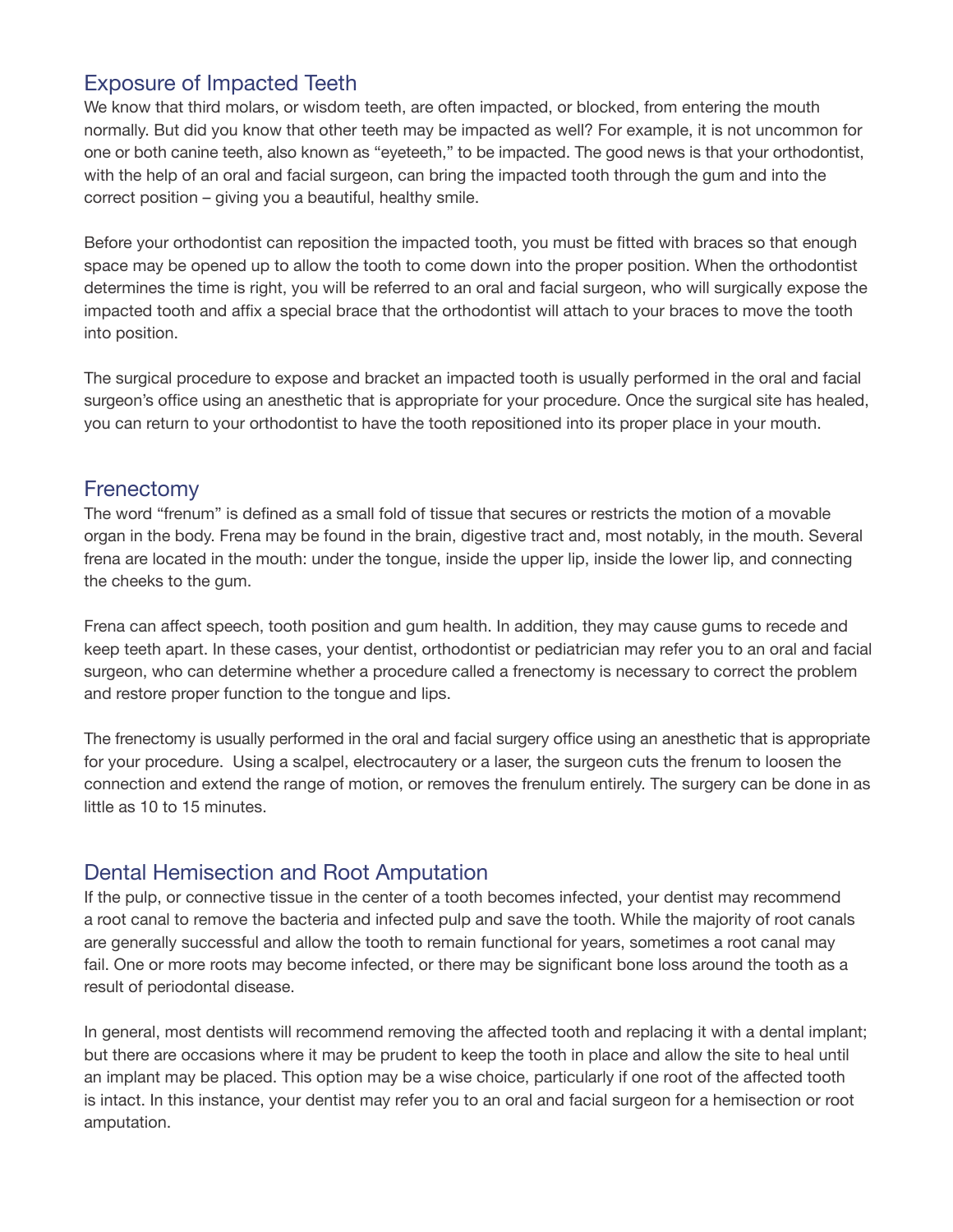When performing a hemisection, your surgeon removes one-half of the tooth, leaving a serviceable onerooted tooth. The term "root amputation" refers to the surgical removal of one root of a multi-rooted tooth.

Both procedures are usually performed in the oral and facial surgery office using an anesthetic that is appropriate for your procedure.

## Trigeminal Nerve Repair

The trigeminal nerve, which is responsible for sensation in the face and such functions as biting and chewing, may be at risk for injury during some oral and maxillofacial surgical procedures. Oral and facial surgeons are able to diagnose and manage these injuries with both non-surgical and surgical treatments to restore sensation and function.

## Other Soft Tissue Surgeries

#### Soft tissue grafts

In general, soft tissue grafts are used to add more tissue in areas where your gums have receded, the gum tissue is too thin, there is evidence of periodontal disease, an injury has affected the tissue, or where the roots of a tooth are exposed. Soft-tissue grafts are important procedures to maintain a healthy mouth. They may be used to:

- Prevent further gum recession;
- Cover an exposed root;
- Stop sensitivity in the affected area;
- Improve the look of the tooth; and/or
- Prevent problems in the future.

Soft tissue grafting is usually performed in the oral and facial surgeon's office using an anesthetic that is appropriate for your procedure.

In addition to performing soft tissue grafts in the mouth, oral and facial surgeons are often called upon to treat victims whose face, head or neck has been injured in an accident, fire or other trauma, or patients who have suffered the ravages of disease. Their knowledge of soft and hard tissue structure has made oral and facial surgeons indispensable in emergency rooms and trauma centers across the country.

It is in this role that oral and facial surgeons may be called upon to perform a skin graft in combination with a vestibuloplasty in the mouth. Skin grafts are also performed when significant portions of the skin on a patient's head or neck have been severely damaged.

#### Temporary Anchorage Devices (TADS)

If you or someone in your family is undergoing orthodontic treatment, your orthodontist may refer you to an oral and facial surgeon for a relatively minor surgery to place a small titanium screw in the bone of your upper or lower jaws, or sometimes in the roof of your mouth.

Known as temporary anchorage devices, or TADS, these screws serve as "anchors" that the orthodontists may connect to various areas of your mouth to help reposition your teeth. TADs allow orthodontists to